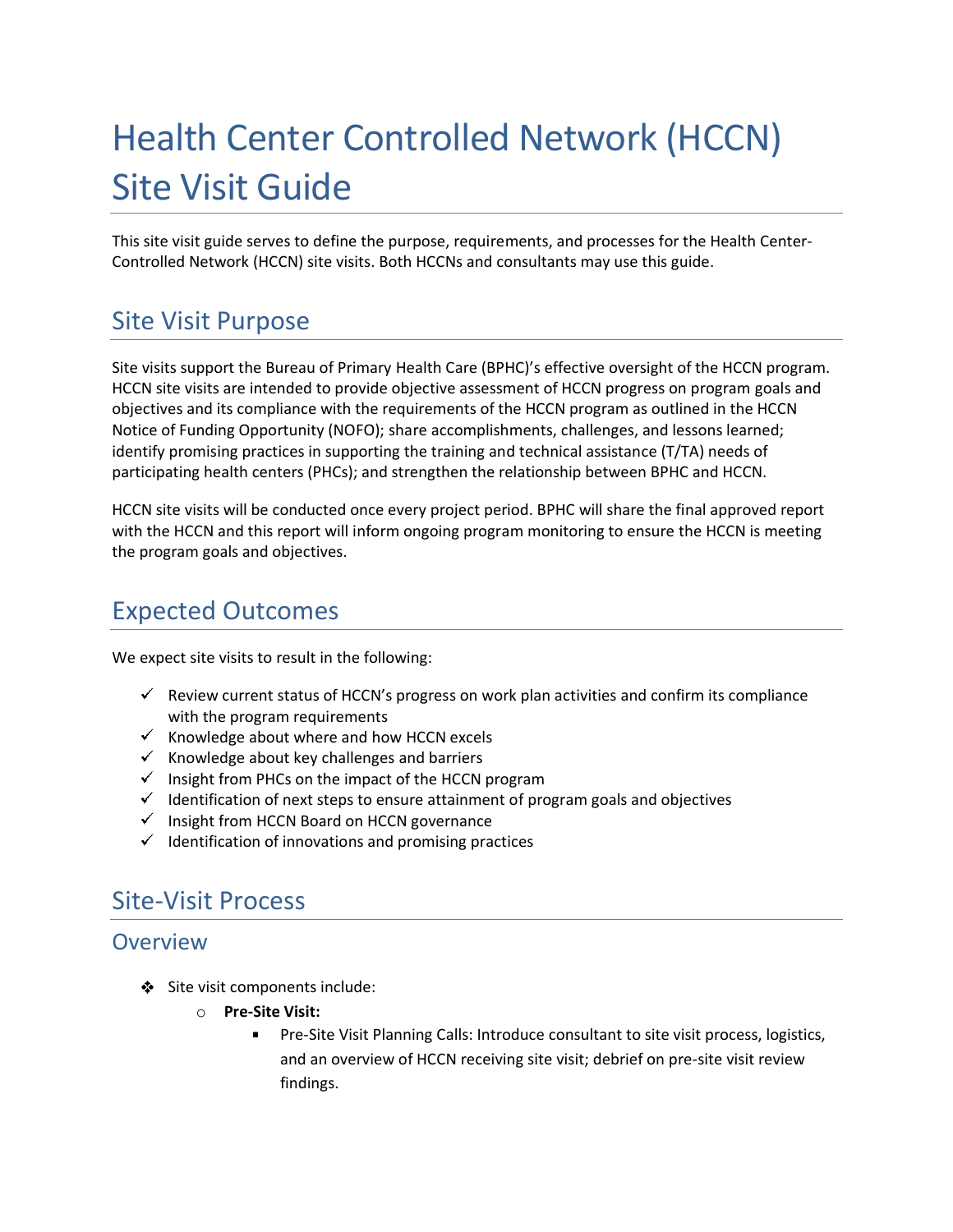- Kick-Off Call: Introduce site visit process, roles, and responsibilities of Project Officer (PO), consultant, and HCCN; review site visit agenda.
- **Pre-Site Visit Review: Consultant review of key site visit documents.**
- **On-Site:**
	- Meet with key HCCN staff and board members to discuss HCCN's mission, strategic direction, and progress on each program objective.
	- Discuss successes, challenges, and lessons learned and identify areas of need that will support the advancement of HIT at PHCs.
	- **DIMENTIFY Observe demonstrations of health IT (HIT) tools, resources, services, and** solutions provided by HCCN.
	- Uisit PHC(s) to gain insight on the impact the HCCN has had on member organizations.
	- **If I**dentify innovative and promising HIT practices that resulted in improved quality of care and/or patient outcomes.
	- Site visit will conclude with an "exit conference", which includes a review of the site visit findings.
- **Report and Follow-Up:** Summary of site visit findings; PO will use the report as a tool in future monitoring of the HCCN.
- Frequency:
	- $\circ$  Each HCCN will receive one 2-day site visit during the project period.
	- When possible, PO and/or other BPHC staff will attend the site visit. In all cases, PO will work and communicate with consultant, and serve as HCCN's ongoing primary point of contact for all questions and areas related to the HCCN program.
- Site Visit Team:
	- HRSA consultant conducts site visit.
	- HCCN PO facilitates communications between HCCN and consultant.
	- HCCN leadership and key HCCN staff.
	- HCCN Board it is expected that the entire Board will be present to the extent possible.

### Pre-Site Visit Activities

Pre-Site Visit Preparation - PO

- 1. **Communicate with HCCN:** PO communicates with HCCN prior to site visit and discusses preparation for site visit via either phone or e-mail. Discussion with HCCN addresses the following areas:
	- *Logistics:* Discuss visit and meeting dates and times. Two dates preferred and alternate dates – should be chosen.
	- *General preparation:* Send the **HCCN Site Visit Guide** to HCCN and ensure HCCN understands site visit purpose, expectations, and processes.
	- *HCCN Board and staff availability:* Confirm that HCCN Board and key HCCN staff will be available during site visit.
- 2. **Communicate with site visit team:** PO arranges pre-site visit planning meetings with HCCN and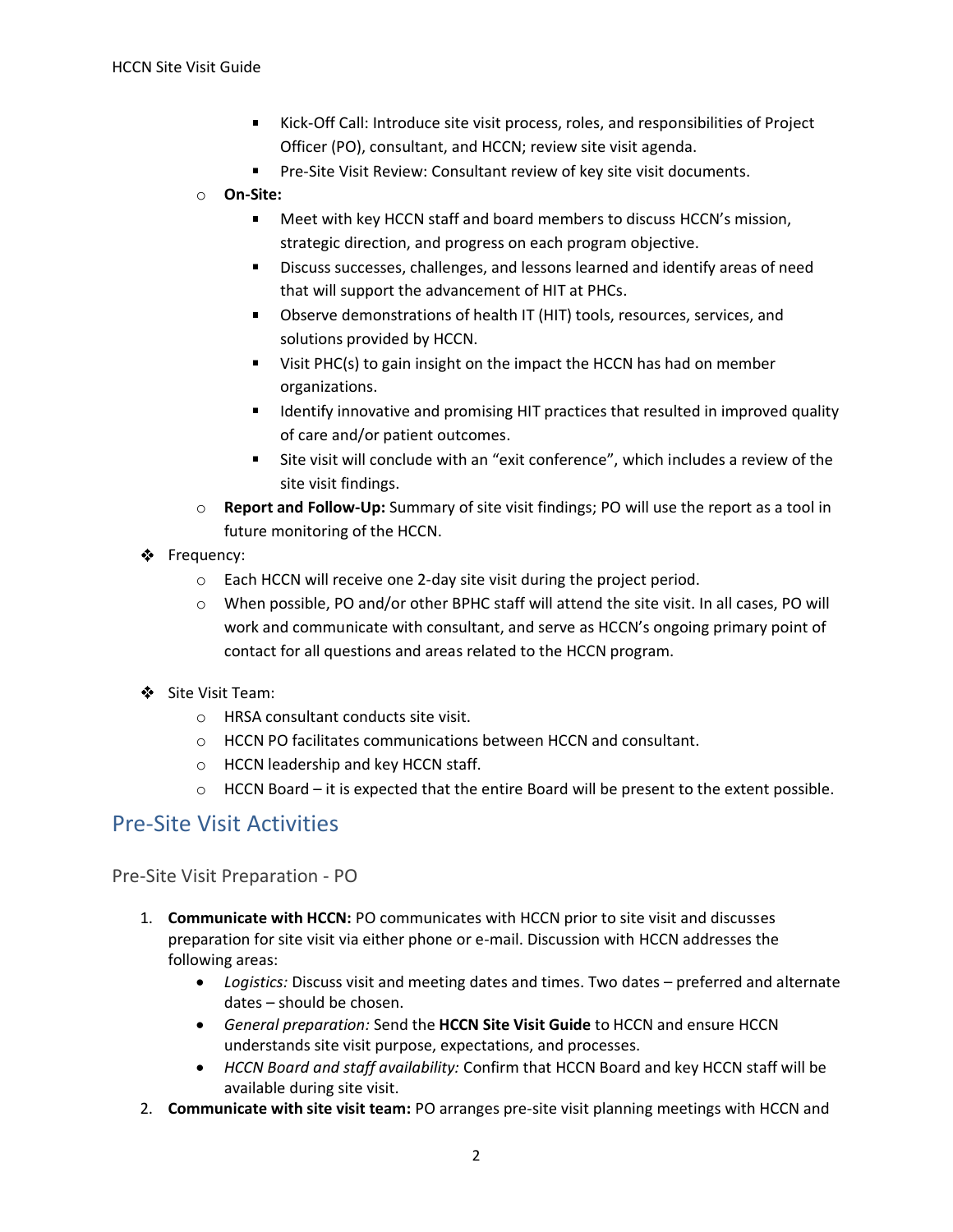consultant.

- PO sends the **HCCN Site Visit Guide** and **Pre-Site Visit Review** documents to consultant (list of required documents is included in a table below). PO schedules Pre-Site Visit Planning calls with consultant to provide an overview of site visit purpose and process, discuss logistics, approve final site visit agenda, confirm consultant has all necessary documents needed for the visit, and share any specific concerns/issues.
- **Site Visit Kick-Off Call**: PO coordinates Site Visit Kick-Off Call with HCCN and consultant four weeks prior to site visit.
	- PO, consultant, and HCCN participate in kick-off call.
	- Consultant prepares kick-off call agenda. One-hour time slot is recommended for kick-off call. Consultant can refer to [sample kick-off call agenda](#page-8-0) under Appendix A.
	- PO and consultant provide an overview of site visit purpose and process.
	- All participants review site visit agenda.
	- Consultant may request from HCCN additional documents needed to complete pre-site visit review.
	- If consultant changes during site visit process, a new kick-off call will be scheduled.

Pre-Site Visit Preparation - Consultant

- 1. **Pre-site visit planning:** Consultant participates in all pre-site visit planning meetings and kick-off call.
- 2. **Create site visit agenda:** Consultant develops site visit agenda in consultation with PO. Consultant can refer t[o sample site visit agenda](#page-9-0) under Appendix B. Draft site visit agenda should be sent to PO and HCCN prior to kick-off call.
	- Site visit agenda should include the following:
		- Entrance conference
		- Meeting with HCCN Board Members
		- Visit to PHC(s)
		- Demonstrations of health IT (HIT) tools, resources, services, and solutions provided by HCCN
		- Exit Conference
	- Consultant finalizes site visit agenda with input provided by PO and HCCN during kick-off call. Final site visit agenda should be sent to PO and HCCN at least one week prior to site visit.
- 3. **Complete Pre-Site Visit Review:** Consultant conducts Pre-Site Visit Review prior to being on-site to.
	- PO coordinates with HCCN to provide required review documents to consultant four to six weeks prior to site visit. List of required documents is included in **Table 1** below.
	- Consultant confirms all documents have been received and follows up as needed.
	- **Pre-site visit analysis:** Consultant is expected to review ALL pre-site visit documents and conduct pre-site visit analysis prior to being on-site.
		- Purpose of pre-site visit analysis is to review the current status of HCCN's progress on work plan activities and confirm its compliance with the program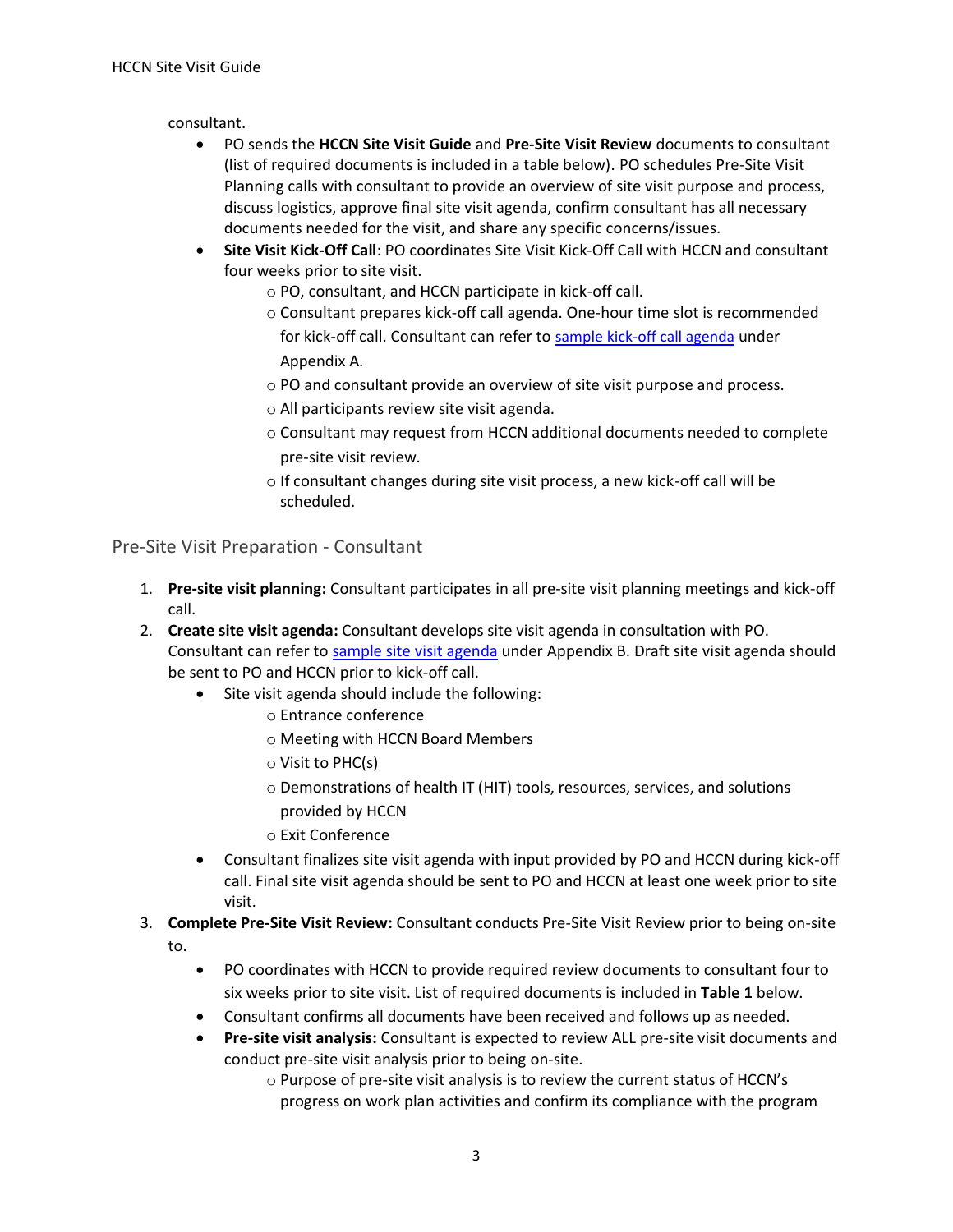requirements. Consultant must document the findings in site visit report.

- Consultant must use questions in **Table 2** below to conduct analysis and determine whether each question is MET or NOT MET using the pre-site visit evidence provided by the HCCN and/or PO.
- For each question, consultant must provide justification supporting MET/NOT MET determination in site visit report.
- Consultant must follow-up on site if he/she is unable to verify these questions during pre-site visit analysis.

#### **Table 1. Pre-Site Visit Documents to Review**

| <b>BPHC Documents</b>                         | <b>HCCN Documents</b>                     |
|-----------------------------------------------|-------------------------------------------|
| FY2019 HCCN Notice of Funding<br>1.           | 1. Individualized work plans (minimum of  |
| Opportunity                                   | five PHCs) and must include IWPs of PHCs  |
| FY2019 grant application<br>2.                | we are visiting while on site             |
| All documents from most recent Non-<br>3.     | HCCN board meeting minutes from the<br>2. |
| <b>Competing Continuation Progress Report</b> | last two HCCN board meetings              |
| including the following:                      | Other documents requested by<br>3.        |
| Project work plan                             | consultant during kick-off call           |
| Project narrative                             |                                           |
| <b>Budget narrative</b>                       |                                           |
| Staffing plan                                 |                                           |
| Summary of contracts and<br>agreements        |                                           |
| Progress reports for all PHCs                 |                                           |
| Distinction document (PCA/HCCN dual<br>4.     |                                           |
| awardees only)                                |                                           |
| Other documents requested by<br>5.            |                                           |
| consultant during kick-off call               |                                           |

#### **Table 2. Pre-Site Visit Analysis Questions**

| Consultant must answer the following questions:                                                                                                                                                                                                  |
|--------------------------------------------------------------------------------------------------------------------------------------------------------------------------------------------------------------------------------------------------|
| <b>Question 1.</b> Does project work plan adequately support HCCN program goals and objectives?                                                                                                                                                  |
| Question 2. Does project work plan demonstrate clear linkages to identified PHCs' HIT needs and<br>predicted barriers?                                                                                                                           |
| <b>Question 3.</b> Are goal targets in project work plan realistic and achievable considering proposed<br>activities, resources, collaborations, and anticipated challenges?                                                                     |
| <b>Question 4.</b> Do PHCs' individualized work plans identify PHCs needs and appropriate activities to be<br>completed to address those needs? - If no, ask HCCN to demonstrate how they are monitoring and<br>tracking PHC progress and needs. |

**Question 5.** Does staffing plan adequately support implementation of activities and achievement of goal targets in project work plan?

**Question 6.** Is partnership and/or collaboration with PCA(s) and HITEQ evident?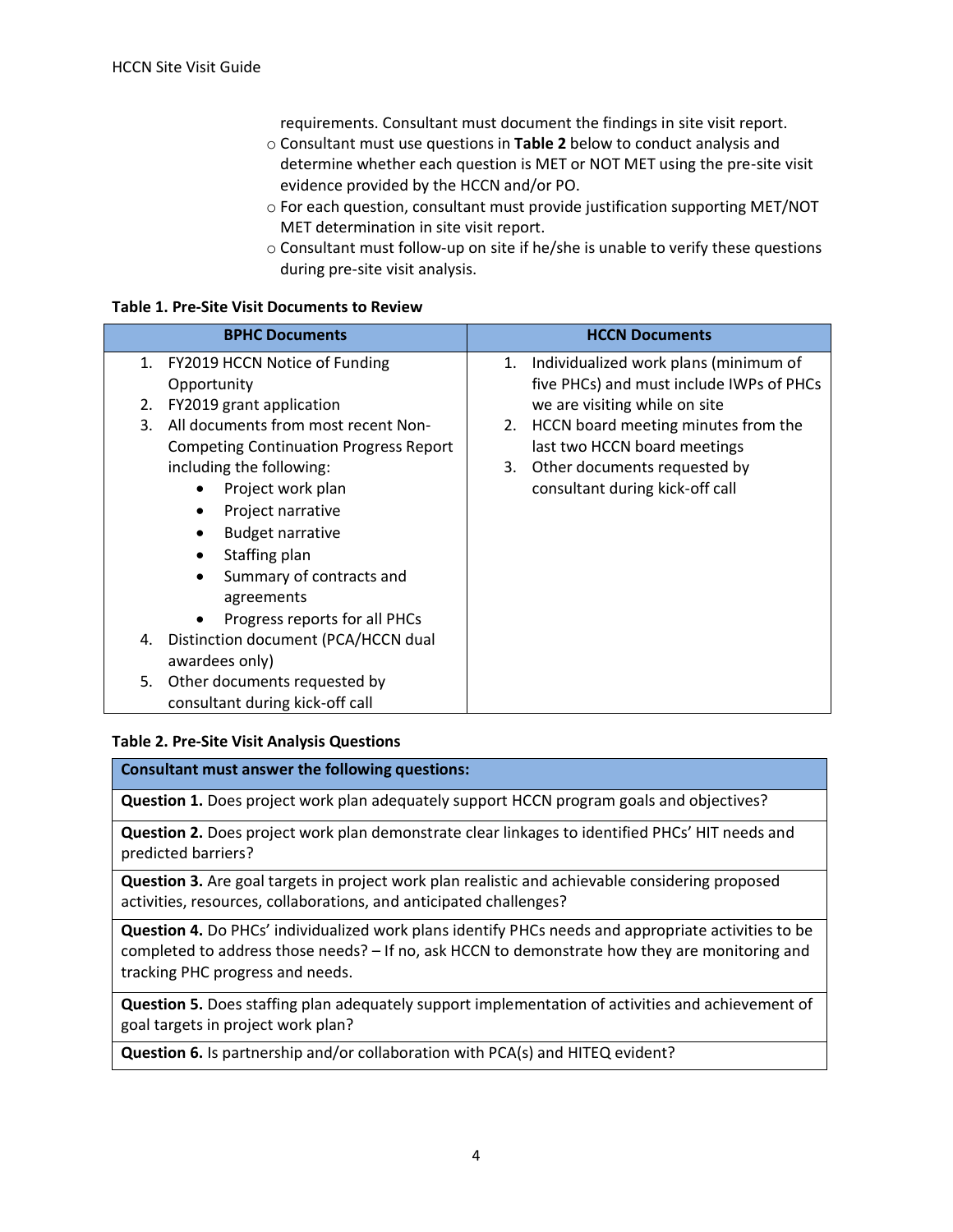#### **Consultant must answer the following questions:**

**Question 7.** Is it evident that HCCN has an appropriate governance structure, ensuring that it is independent from the boards of its health center members? Is governing board's role in monitoring the program clearly delineated?

**Question 8.** Is the budget and scope of contracts and/or agreements reasonable in relation to the HCCN's planned activities for the budget period?

#### Pre-Site Visit Preparation - HCCN

- 1. **Coordinate site visit activities:** HCCN coordinates site visit activities to ensure all activities listed on site visit agenda are carried out during on-site portion of site visit.
- 2. HCCN participates in site visit kick-off call.
- 3. HCCN provides required pre-site visit review documents as well as additional documents upon consultant request.

### On-Site Activities

#### Entrance Conference

- 1. All site visits begin with entrance conference that involves PO, consultant, HCCN leadership and staff.
- 2. Consultant facilitates entrance conference. Consultant can refer to sample entrance conference agenda under [Appendix C.](#page-11-0) Remote staff should also be invited and provided necessary accommodations.
- 3. Entrance conference should range between one to two hours in length and include the following content:
	- Review of purpose, scope, and intended outcome of site visit
	- Review of site visit agenda
	- General overview of HCCN
	- Q&A

#### Information Gathering and Assessment

While on-site, consultant will have detailed discussions about the HCCN's project status; its compliance with the requirements of the HCCN program as outlined in the HCCN NOFO; accomplishments, challenges, and lessons learned; and innovations and/or promising practices in supporting the training and T/TA needs of PHCs. Consultant should refer to HCCN program goals and objectives as well as HCCN's most recent project work plan to facilitate discussions and document findings for site visit report.

#### On-Site Analysis

- 1. Consultant and HCCN staff participate in activities that support on-site analysis which include the following:
	- HCCN project status update
	- Meeting with HCCN Board members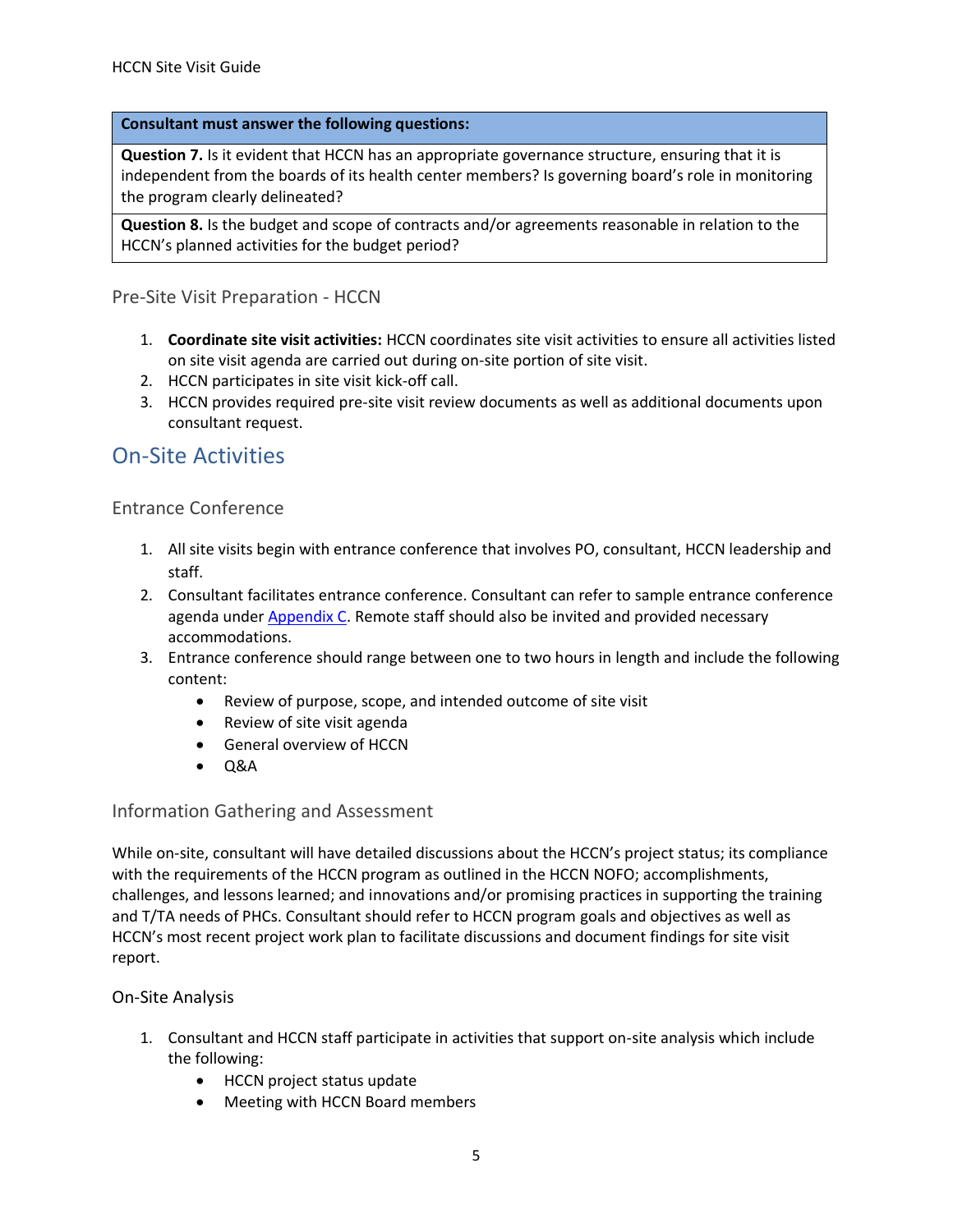- Visits to PHCs including informal discussion with health center staff
- Demonstrations of health IT (HIT) tools, resources, services, and solutions provided to PHCs
- 2. Consultant leads discussions on project status for each program goal and its objectives (list of program goals and objectives is provided under Appendix D). HCCN should be prepared to discuss the following:
	- Detailed status on each program goal and objective to date
	- Successes and accomplishments
	- Challenges, barriers, and lessons learned
	- Innovations and/or promising practices
- 3. Consultant should refer to [Appendix E](#page-14-0) for instruction on collecting and documenting promising practices.
- 4. In addition to grant progress, consultant must use the following questions to evaluate HCCN's program management and document findings in site visit report:
	- What resources and capabilities does HCCN possess (HIT expertise, organizational structure/staffing, contracts and agreements, and financial management and control) to adequately support activities?
	- How does HCCN engage each PHC in all activities?
	- How does HCCN collect data to monitor progress, measure outcomes, and improve activities in project work plan?
- 5. Consultant leads meeting with HCCN Board to discuss governance and program oversight. Consultant must use the following questions to guide discussion and document findings in site visit report:
	- What is the HCCN's governance structure and how is the governing board involved in the monitoring of the project?
	- How often does the board meet?
	- What are roles that PHCs and other key stakeholders have in project oversight and HCCN's governance?
	- Explain how HCCN's governing board's procedures are appropriate to govern the organization.
- 6. HCCN should have any documents/tools it would like to present on-site prepared and accessible.
- 7. It is recommended that HCCN provides consultant with electronic copies of all site visit documents if possible.

#### Exit Conference

- 1. Consultant will facilitate a Pre-Exit Conference with HCCN CEO/Project Director prior to Exit Conference, if requested by either CEO/PD or consultant.
- 2. Consultant will facilitate exit conference and include HCCN leadership and staff, HCCN Board representative, and PO to present site visit findings. Consultant should summarize general findings from all aspects reviewed while on site and any follow-up actions/steps discussed.
- 3. Findings and recommendations identified during site visit will be shared with HCCN via site visit report. PO will be a point of contact for any follow up questions or actions.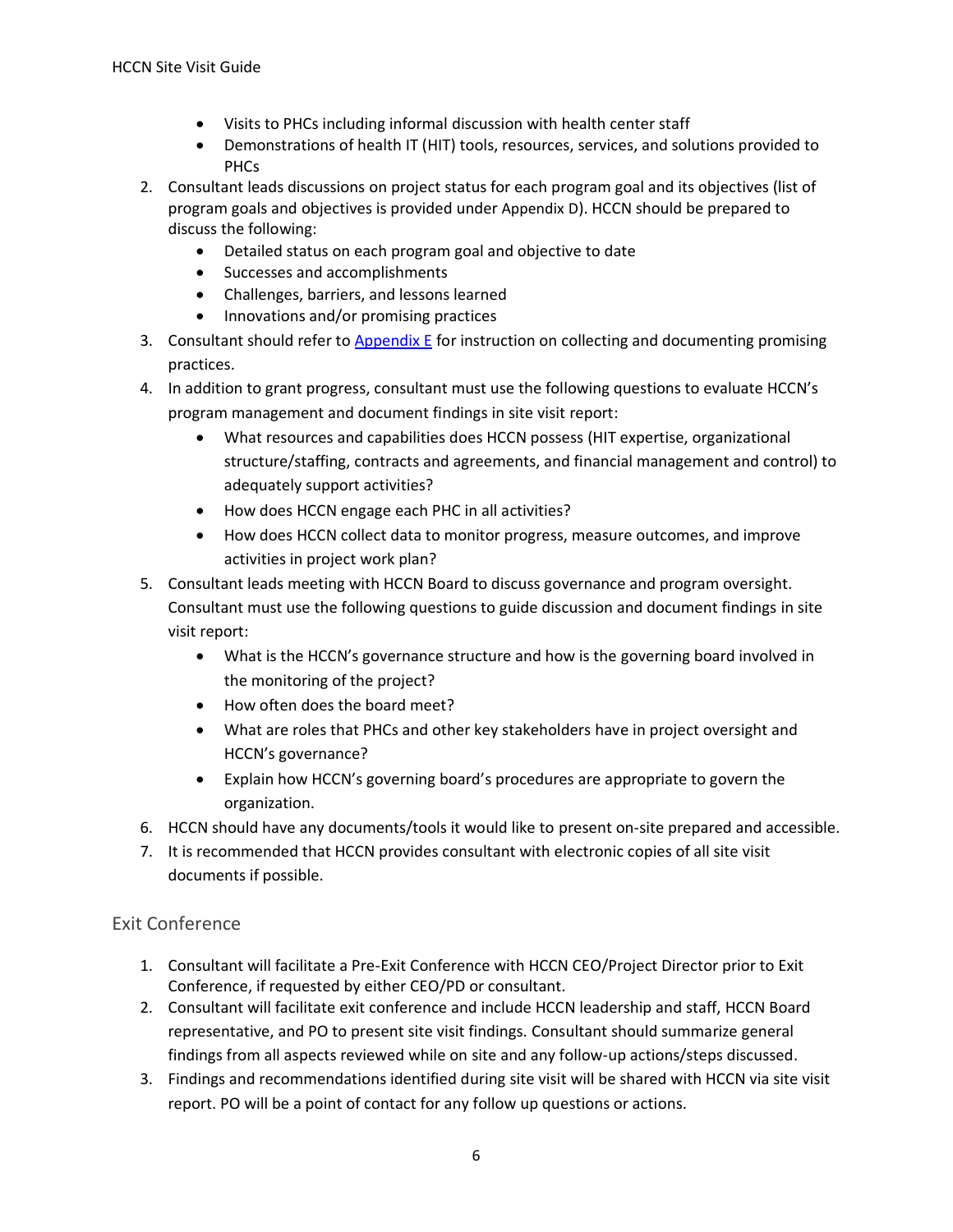4. Consultant will explain Consultant Evaluation Form to the HCCN.

### Post-Site Visit Activities

At the conclusion of site visit, consultant will prepare a site visit report. The site visit report serves as the formal report of findings from the site visit. Follow-up on site visit findings will be ongoing and conducted by the PO throughout the remainder of the project period.

#### Site Visit Report

Site visit reports are expected to provide BPHC with an accurate, objective depiction of the HCCN's project status. Final site visit reports will be shared with the HCCN after the report is approved by BPHC. The site visit report review process will be completed within 45 calendar days from when the site visit was completed.

- 1. Consultant must use Site Visit Report template provided by the PO. Consultant can also refer to [Appendix F](#page-15-0) in this guide.
- 2. Consultant must submit the site visit report to the TA Contractor within 10 calendar days from when the site visit was completed.
- 3. TA Contractor completes initial quality review for completeness, clarity, accuracy, format, grammar, and punctuation.
- 4. After quality review, TA Contractor submits site visit report to BPHC. Site visit report must be submitted to BPHC within 20 calendar days from when site visit was completed.
- 5. Areas of concern that do not align with the HCCN's work plan or expectations in the NOFO are recorded in the site visit report.
- 6. All information contained in the site visit report must be **based on fact**. Do not include opinions, use terms that could be considered inflammatory or derogatory, or use blanket statements. Rather, present detailed, fact-based statements.
- 7. Site visit report must **address HCCN's project status on ALL HCCN program goals and objectives.** Findings from pre-site and/or on-site segments should substantiate HCCN's progress towards meeting program goals and objectives as wells as its compliance with all program requirements as outlined in Appendix D*: FY19 HCCN Program Goals and Objectives.*
- 8. Where there is sensitive information that must be conveyed to BPHC for a complete understanding and assessment of the HCCN, it *should not* be incorporated into the site visit report but rather conveyed to the PO via a post-site visit conference call.

#### Site Visit Report Review and Approval

Full review of all reports (draft and final) will be completed by consultant and BPHC within 45 calendar days from when the site visit was completed.

- 1. Within 25 calendar days of the submission of the draft site visit report, BPHC will complete internal review of the site visit report, communicating needs for any changes/edits to the draft report back to the consultant and TA Contractor.
	- PO reviews the report and does all editing/review using track changes.
	- If no changes are needed, PO sends report on to Program Quality Control (PQC) for final review and approval.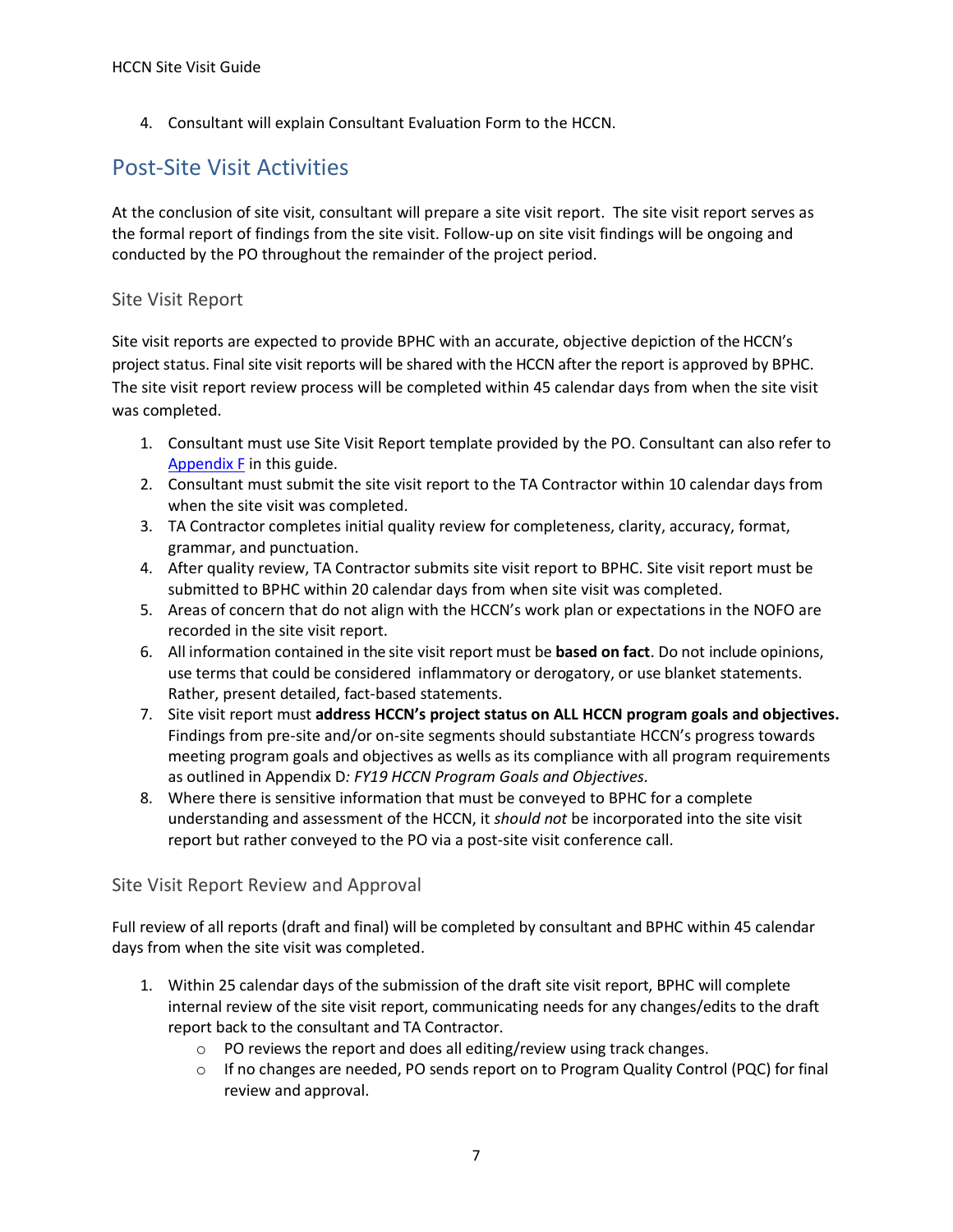- If changes are needed:
	- $\blacksquare$ PO returns the report to the consultant within 25 days. If necessary, PO may initiate direct discussions with consultant regarding report revisions.
	- **DICE 7** Once received from BPHC, consultant revises the report within five business days and returns to the PO for review as a final report.
	- PO must review and approve final report within five business days.
		- If the report is acceptable and no additional changes are needed, PO marks the report as "approved" and moves the report forward to PQC for final approval.
		- If the report is not acceptable and needs additional changes, PO makes necessary changes or comments in track changes and sends it back to consultant. If further changes are needed this step will repeat. *This may extend timeline for final report approval.*
- 2. PQC will review site visit report for quality assurance.
- 3. With PQC approval, PO sends HCCN final BPHC-approved site visit report.

*NOTE: This is a working document and may be updated as needs arise or based on early site visit experience.*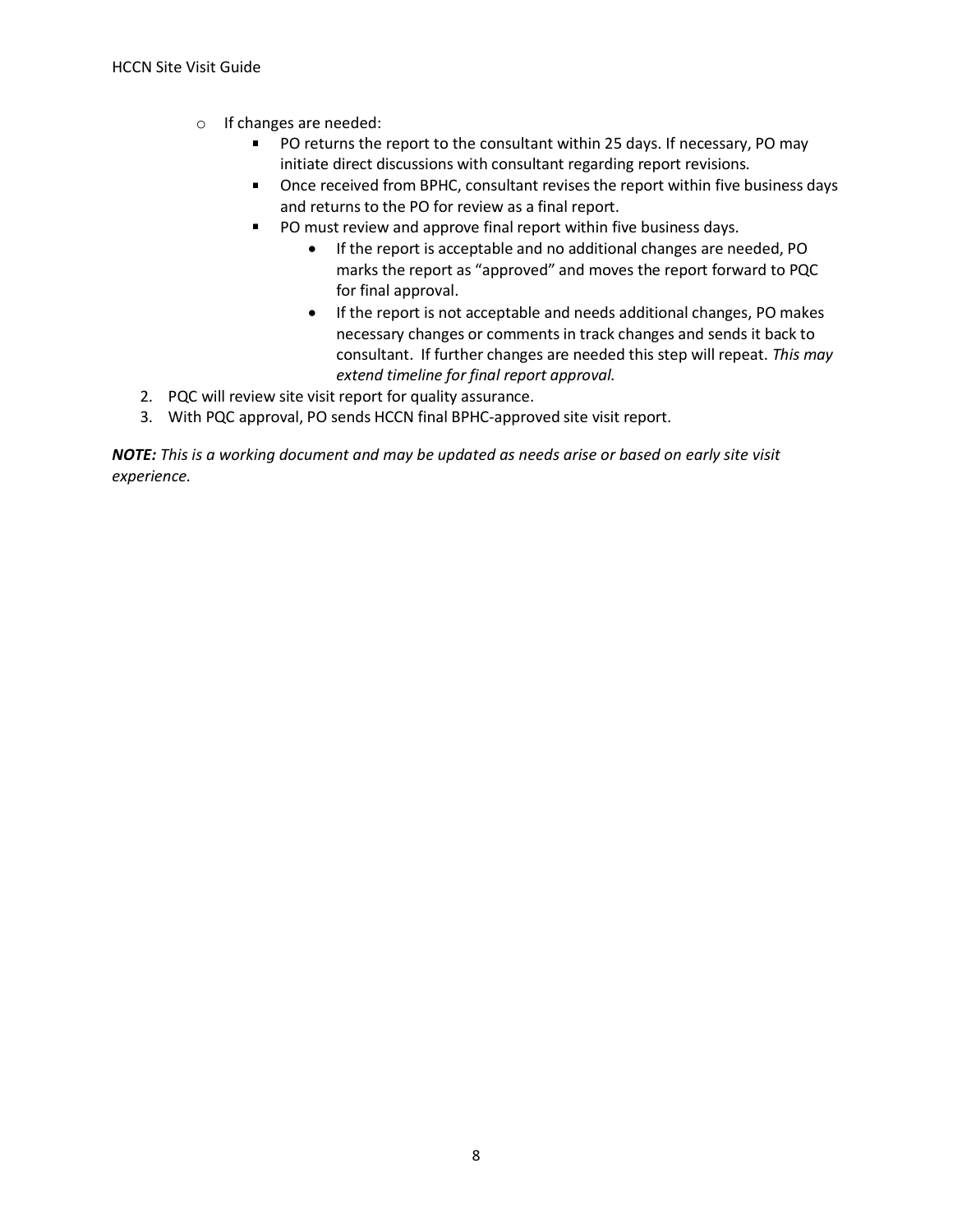### APPENDIX

### <span id="page-8-0"></span>Appendix A: Suggested Kick-Off Call Agenda

#### 20 minutes

#### Introductions

- Participants and roles
- Site visit purpose
- Overview of site visit process components
- Confirm who will provide what documents and by when

#### 20 minutes

#### Logistics

- Site visit and meeting dates, spaces, and times
- Confirm who will participate on-site and remotely
- Confirm which PHCs will be visited and when
- Review agenda and who will see it and by when

#### 20 minutes

#### Staff Availability

- Confirm key HCCN management staff will be available
- Review the list of staff who will be interviewed during the visit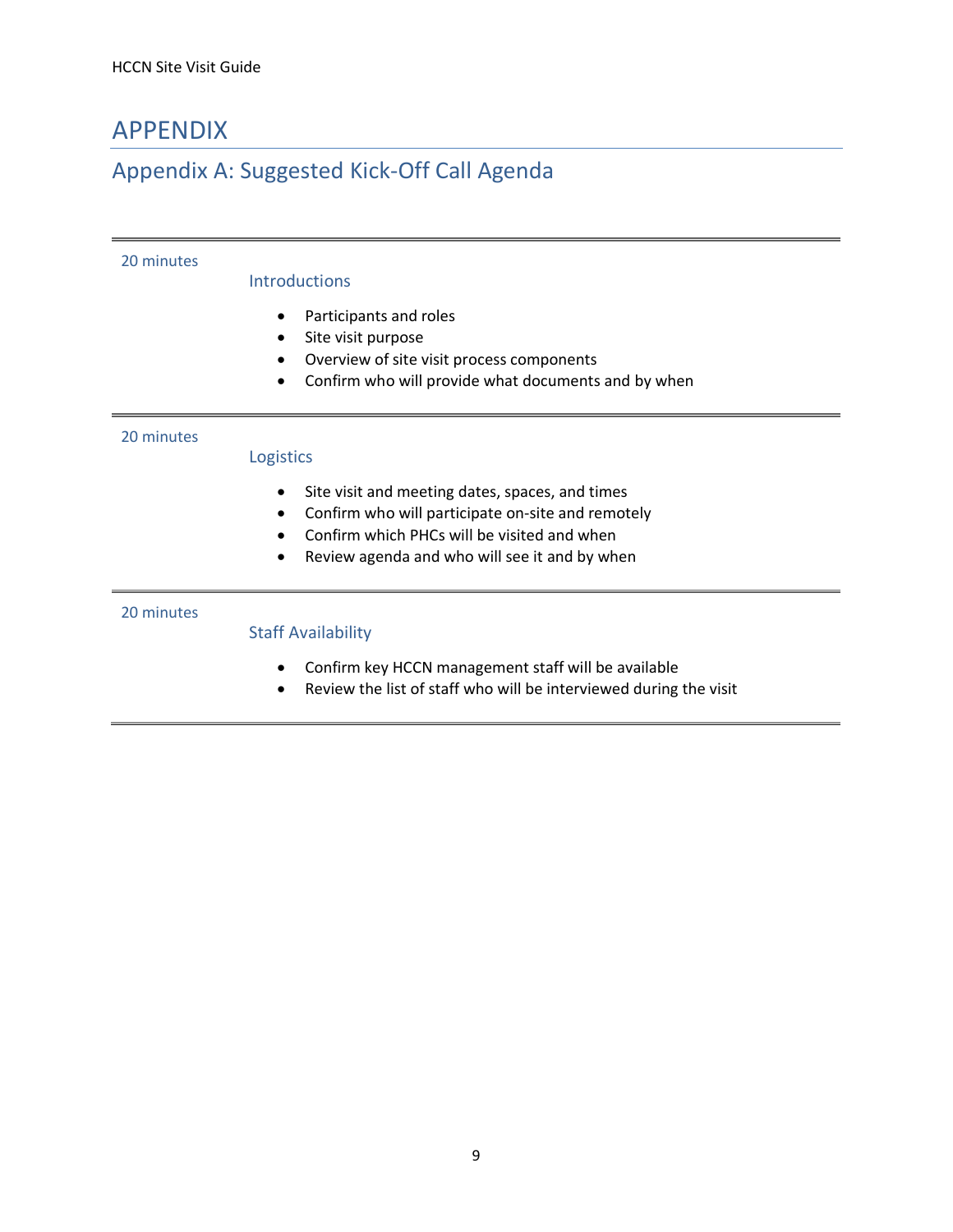# <span id="page-9-0"></span>Appendix B: HCCN Site Visit Agenda Template

[Name of HCCN]

Project Officer: [Name of PO] Consultant: [Name of consultant] Attendees:

### Day 1

Select the Date

| $8:00$ a.m. $-9:00$ a.m.  | <b>Entrance Conference</b><br>Welcome and Introduction<br>Overview of site visit<br>Overview of HCCN<br>[HCCN leadership and staff, consultant, PO] | Location |
|---------------------------|-----------------------------------------------------------------------------------------------------------------------------------------------------|----------|
| $9:00$ a.m. $-11:00$ a.m. | <b>HCCN Project Status Updates Part 1</b><br>[HCCN staff, consultant]                                                                               | Location |
| $11:00$ a.m. $-$ Noon     | <b>Meet with HCCN Board Members</b><br>[HCCN staff, HCCN Board members, consultant]                                                                 | Location |
| Noon $-1$ p.m.            | <b>Break for Lunch</b>                                                                                                                              |          |
| $1 p.m. - 3 p.m.$         | <b>HCCN Project Status Updates Part 2</b><br>[HCCN staff, consultant]                                                                               | Location |
| $3 p.m. - 4:30 p.m.$      | <b>Demonstrations and Other On-Site Activities</b><br>[HCCN staff, consultant]                                                                      | Location |
| 4:30 p.m. $-5$ p.m.       | <b>Wrap Up</b>                                                                                                                                      | Location |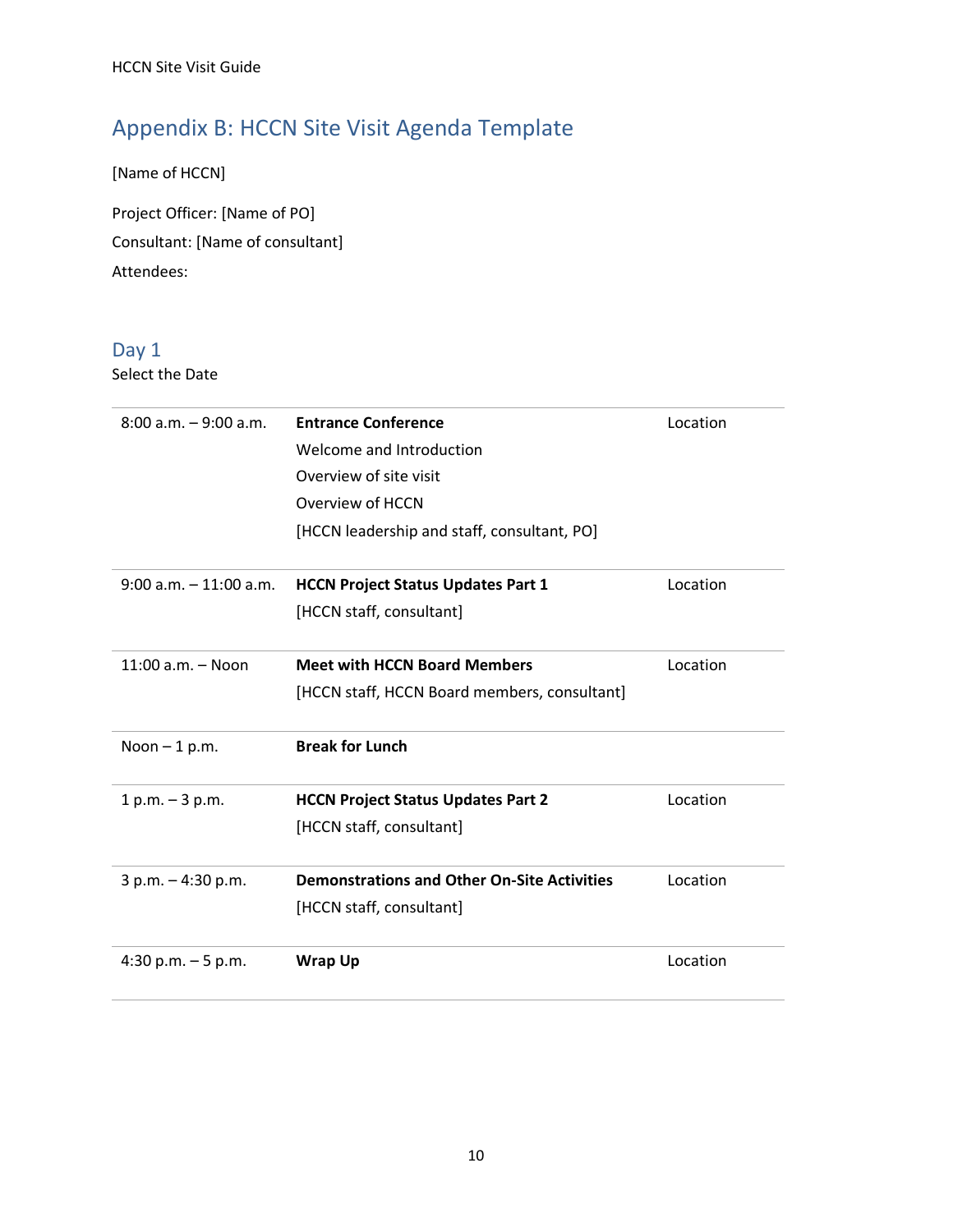### Day 2

Select the Date

Attendees:

| $8:00$ a.m. $-11:00$ a.m. | Visit to Participating Health Center or HCCN<br><b>Project Status Update Part 3</b> | Location |
|---------------------------|-------------------------------------------------------------------------------------|----------|
|                           | [HCCN staff, health center staff, consultant]                                       |          |
| 11:00 a.m. - Noon         | <b>Break for Lunch</b>                                                              |          |
| Noon $-3$ p.m.            | <b>Visit to Participating Health Center</b>                                         | Location |
|                           | [HCCN staff, health center staff, consultant]                                       |          |
| $3 p.m. - 3:30 p.m.$      | <b>Preparation for Exit Conference</b>                                              | Location |
|                           | [Consultant]                                                                        |          |
| $3:30$ p.m. $-4:30$ p.m.  | <b>Exit Conference</b>                                                              | Location |
|                           | [HCCN leadership and staff, consultant, PO]                                         |          |

#### **Additional Information:**

[Add any additional instructions, comments, or directions in this section.]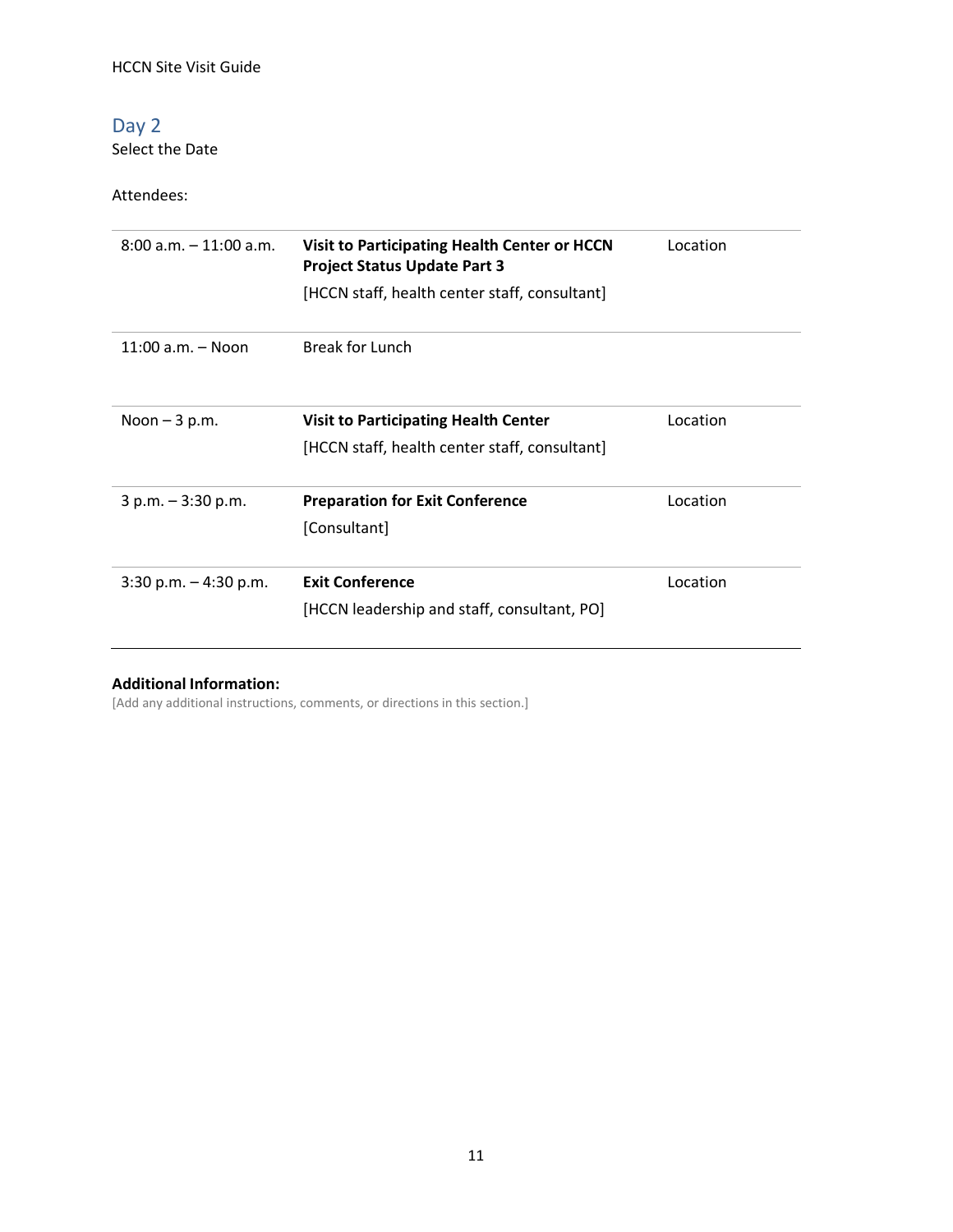### <span id="page-11-0"></span>Appendix C: Suggested Entrance Conference Agenda

#### 20 minutes

#### **Introductions**

Consultant will facilitate entrance conference:

- Introduction of site visit team
- Review purpose, scope, and intended outcome of site visit
- Review site visit agenda and make any necessary changes
- Describe how site visit outcomes and recommendations will be shared

#### 30 minutes

#### Overview of HCCN

HCCN will present on the following suggested topics:

- Overview of organization
- Overview of HCCN project
- Overview of state healthcare and HIT landscape
- Other relevant topics that support on-site discussions on project status

10 minutes

Q&A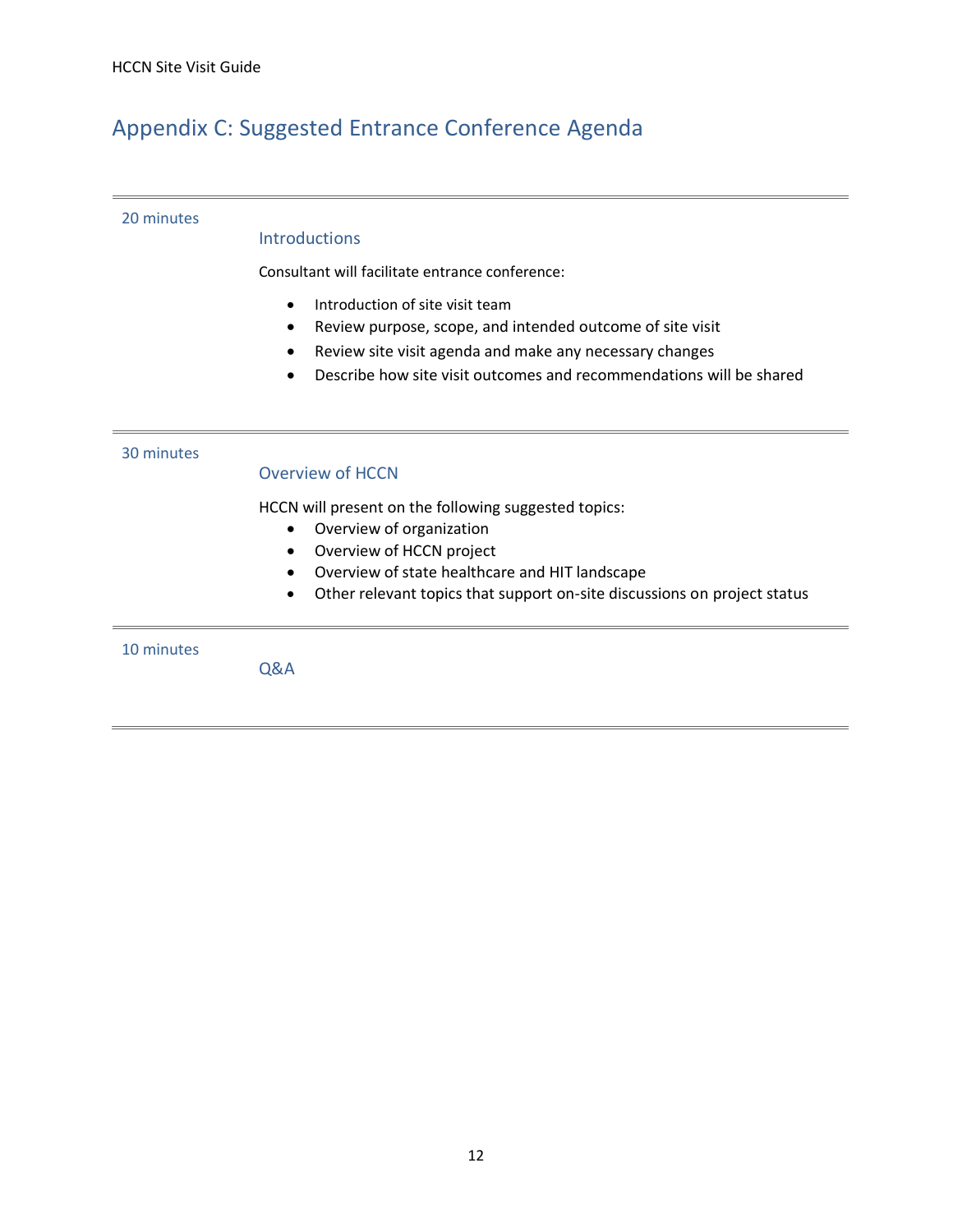# Appendix D: FY19 HCCN Program Goals and Objectives

| Goal             | <b>Objective</b>      | <b>Objective Description</b>                                         | <b>Numerator</b>                                                |
|------------------|-----------------------|----------------------------------------------------------------------|-----------------------------------------------------------------|
| Goal A:          | Objective A1:         | Increase the percentage of PHCs                                      | Number of PHCs with at least 50                                 |
| Enhance the      | <b>Patient Access</b> | using health IT to facilitate patients'                              | percent of patients having accessed                             |
| patient and      |                       | access to their personal health                                      | their patient portal accounts within                            |
| provider         |                       | information (e.g., patient history, test                             | the last 12 months.                                             |
| experience       |                       | results, shared electronic care plans,                               |                                                                 |
|                  |                       | self-management tools).                                              |                                                                 |
|                  | Objective A2:         | Increase the percentage of PHCs                                      | Number of PHCs with at least 30                                 |
|                  | Patient               | improving patient engagement with                                    | percent of patients who have used a                             |
|                  | Engagement            | their health care team by advancing                                  | digital tool (e.g., electronic messages                         |
|                  |                       | health IT and training (e.g., patient                                | sent through the patient portal to                              |
|                  |                       | use of remote monitoring devices,                                    | providers, remote monitoring)                                   |
|                  |                       | better medication adherence with                                     | between visits to communicate                                   |
|                  |                       | text reminders).                                                     | health information with the PHC                                 |
|                  |                       |                                                                      | within the last 12 months.                                      |
|                  | Objective A3:         | Increase the percentage of PHCs that                                 | Number of PHCs that have improved                               |
|                  | Provider Burden       | improve health IT usability to                                       | provider satisfaction (e.g. survey                              |
|                  |                       | minimize provider burden (e.g., align                                | results) through implementation of at                           |
|                  |                       | EHRs with clinical workflows,                                        | least one HIT facilitated intervention                          |
|                  |                       | improve structured data capture in<br>and/or outside of EHRs).       | (e.g. improved CDS, EHR template<br>customization/optimization, |
|                  |                       |                                                                      | telehealth, eConsults, mobile health,                           |
|                  |                       |                                                                      | dashboards, other reporting tools)                              |
|                  |                       |                                                                      | within the last 12 months.                                      |
| Goal B: Advance  | Objective B1:         | Increase the percentage of PHCs                                      | Number of PHCs that have                                        |
| interoperability | Data Protection       | that have completed a security risk                                  | implemented a breach mitigation and                             |
|                  |                       | analysis and have a breach                                           | response plan based on their annual                             |
|                  |                       | mitigation and response plan.                                        | security risk assessment.                                       |
|                  | Objective B2:         | Increase the percentage of PHCs that                                 | Number of PHCs that transmitted                                 |
|                  | Health                | leverage HIE to meet Health Level                                    | summary of care record to at least 3                            |
|                  | Information           | Seven International (HL7) standards or                               | external health care providers and/or                           |
|                  | Exchange              | national standards as specified in the                               | health systems in the last 12 months                            |
|                  |                       | <b>ONC Interoperability Standards</b>                                | using certified EHR technology through                          |
|                  |                       | Advisory and share information                                       | platforms that align with HL7 or national                       |
|                  |                       | securely with other key providers and                                | standards specified in the ONC                                  |
|                  |                       | health systems.                                                      | Interoperability Standards Advisory.                            |
|                  | Objective B3:         | Increase the percentage of PHCs that                                 | In the last 12 months, the number of                            |
|                  | Data Integration      | consolidate clinical data with data                                  | PHCs that have integrated data into                             |
|                  |                       | from multiple clinical and non-clinical                              | structured EHR fields (i.e., not free text or                   |
|                  |                       | sources across the health care                                       | attachments) from at least 3 external                           |
|                  |                       | continuum (e.g., specialty providers,<br>departments of health, care | clinical and/or non-clinical sources.                           |
|                  |                       | coordinators, social service/housing                                 |                                                                 |
|                  |                       | organizations) to optimize care                                      |                                                                 |
|                  |                       | coordination and workflows.                                          |                                                                 |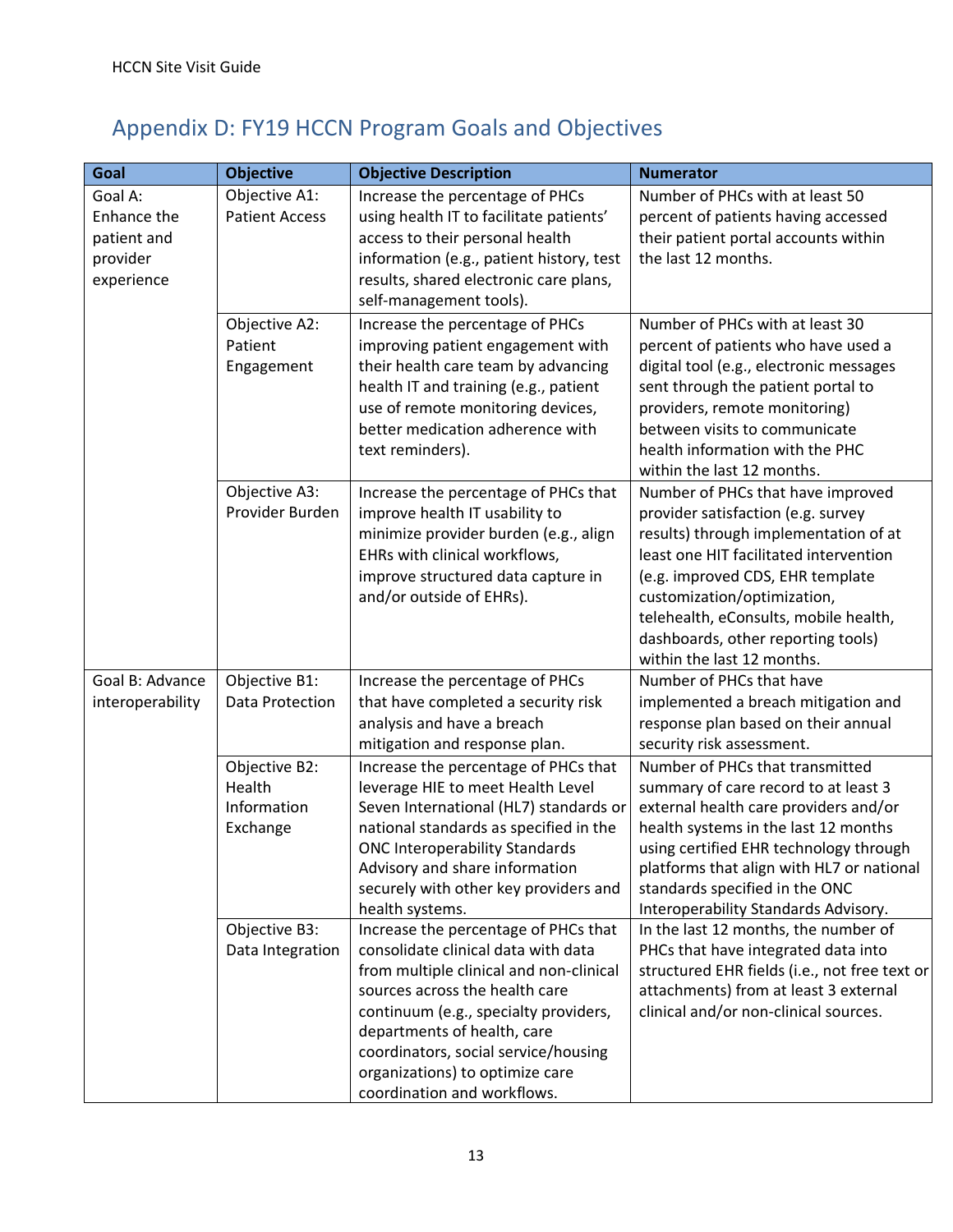| Goal            | <b>Objective</b>        | <b>Objective Description</b>                | <b>Numerator</b>                                                                          |
|-----------------|-------------------------|---------------------------------------------|-------------------------------------------------------------------------------------------|
| Goal C: Use     | Objective C1:           | Increase the percentage of PHCs that        | Number of PHCs using a dashboard                                                          |
| data to enhance | Data Analysis           | improve capacity for data                   | and/or standard reports to present useful                                                 |
| value           |                         | standardization, management, and            | data to inform value-based care activities                                                |
|                 |                         | analysis to support value-based care        | (e.g., improve clinical quality, achieve                                                  |
|                 |                         | activities (e.g., improve clinical quality, | efficiencies, reduce costs) in the last 12                                                |
|                 |                         | achieve efficiencies, reduce costs).        | months.                                                                                   |
|                 | Objective C2:           | Increase the percentage of PHCs that        | Number of PHCs that use health IT to                                                      |
|                 | <b>Social Risk</b>      | use both aggregate and patient-level        | collect or share social risk factor data                                                  |
|                 | Factor                  | data on social risk factors to support      | with care teams and use this data to                                                      |
|                 | Intervention            | coordinated, effective interventions.       | inform care plan development on at least                                                  |
|                 |                         |                                             | 50 percent of patients identified as                                                      |
|                 |                         |                                             | having a risk factor (e.g. care teams use                                                 |
|                 |                         |                                             | patient reported data on food insecurity<br>or other social risk factors to better tailor |
|                 |                         |                                             | care plans/interventions and community                                                    |
|                 |                         |                                             | referrals to improve chronic disease                                                      |
|                 |                         |                                             | management and outcomes) in the last                                                      |
|                 |                         |                                             | 12 months.                                                                                |
|                 | Objective C3:           | Applicants will develop an objective        | N/A                                                                                       |
|                 | <b>Applicant Choice</b> | and outcome measure to address              |                                                                                           |
|                 |                         | an emerging issue based on the              |                                                                                           |
|                 |                         | needs of the PHCs in their network          |                                                                                           |
|                 |                         | (e.g., addressing substance use             |                                                                                           |
|                 |                         | disorder, improving interoperability        |                                                                                           |
|                 |                         | with Prescription Drug Monitoring           |                                                                                           |
|                 |                         | Programs, utilizing telemedicine to         |                                                                                           |
|                 |                         | improve access, participating in            |                                                                                           |
|                 |                         | precision medicine initiatives).            |                                                                                           |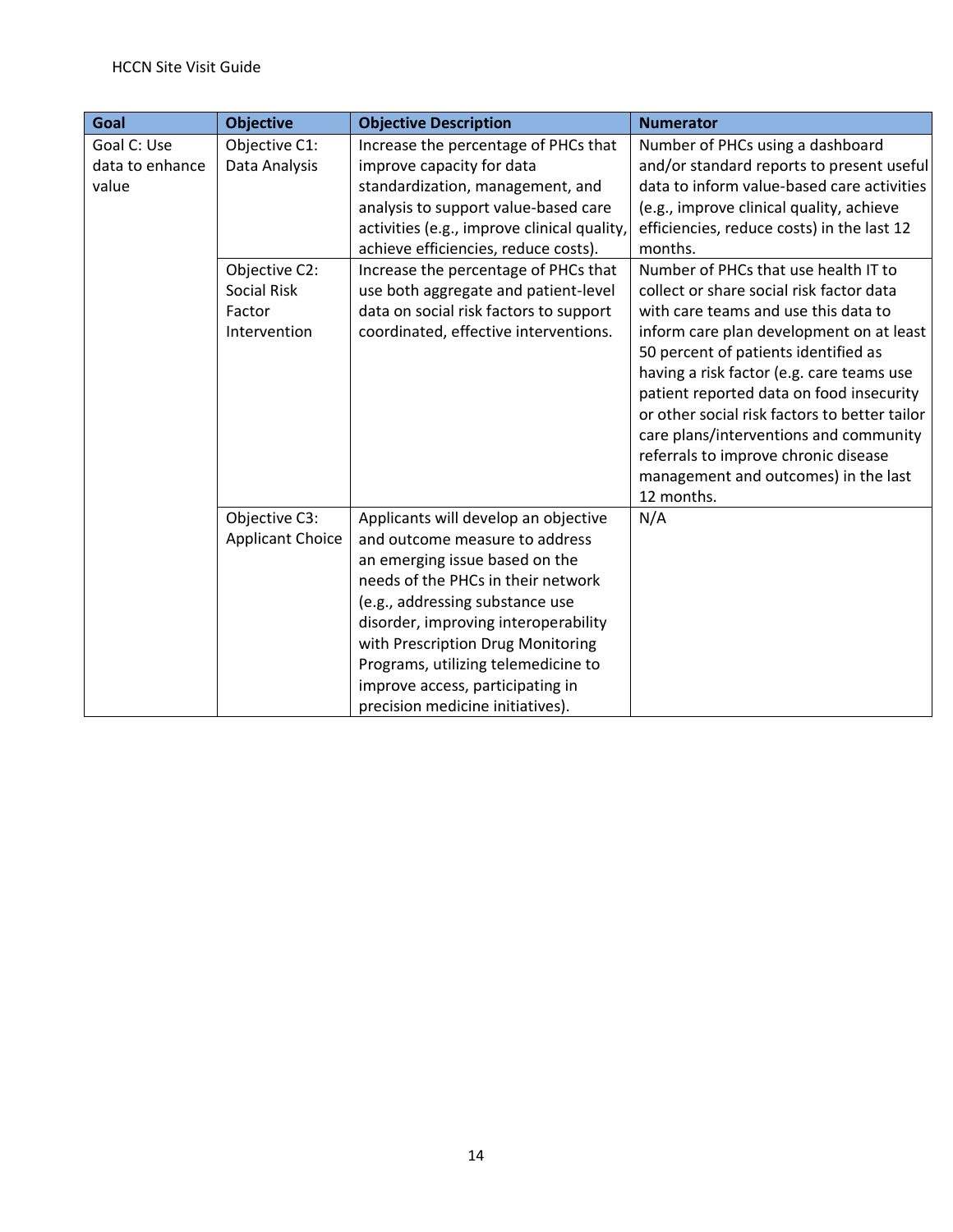# <span id="page-14-1"></span><span id="page-14-0"></span>Appendix E: Promising Practices

#### Overview

A promising practice refers to an activity, procedure, approach, or policy that leads to, or is likely to lead to, improved outcomes or increased efficiency for HCCNs and health centers. HRSA collects these promising practices to share externally with others (e.g., via BPHC website, other health centers, and technical assistance partners).

Consultant should document no more than two promising practices during the course of site visit. Consultant should closely follow the guidance below in determining whether anything rises to the level of a promising practice.

#### Promising Practices Documentation

- 1. When any promising practices are identified as part of this site visit, consultant should document the following:
	- a. **Context:** Clearly describe HCCN and/or health center's innovation, challenge, or issue.
	- b. **Description:** In detail, describe the practice implemented.
	- c. **Outcome:** Use quantitative and/or qualitative data to show how the practice was effective.
	- d. **Implementation section**: State how this practice can be implemented in other HCCNs or health centers. Please list any special needs or costs associated with this activity. What were required elements for organization's successful implementation (e.g. board approval, policy, funding, collaborative partners and resources, facility, transportation, community acceptance)?
- 2. Consultant should ensure HCCN or health center consents to share this practice with others (e.g., via BPHC website, other health centers, and technical assistance partners)?
- 3. Document name, phone number, and email address for staff person who should be reached for further information.
- 4. List any relevant documentation related to promising practice (e.g., policy, forms, patient education handout).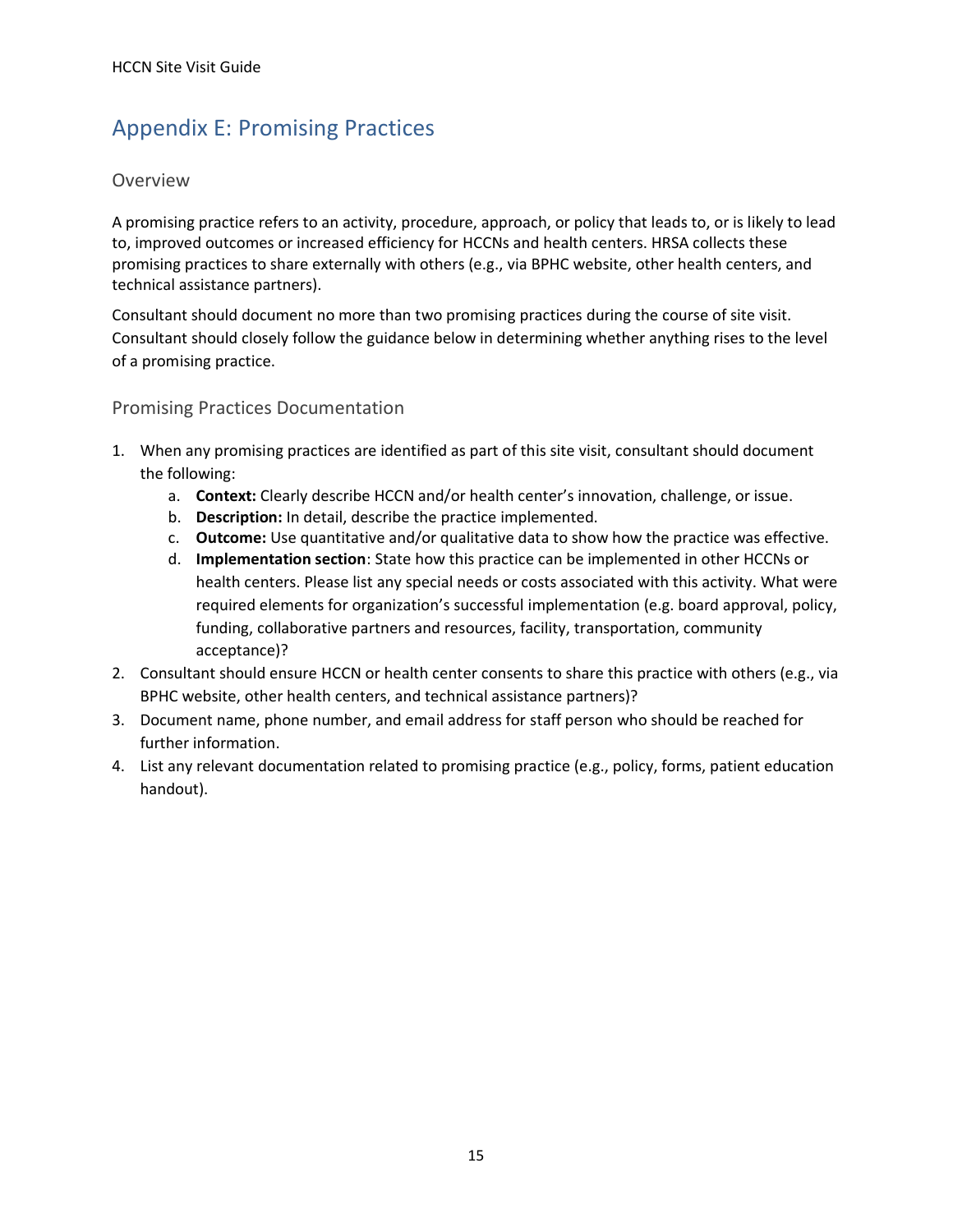# <span id="page-15-0"></span>Appendix F: HCCN Site Visit Report Template

|    | <b>HCCN Name</b>                                                           |                                                                                    |            |                |
|----|----------------------------------------------------------------------------|------------------------------------------------------------------------------------|------------|----------------|
|    | <b>Project Director</b>                                                    |                                                                                    |            |                |
|    | <b>Site Visit Date</b>                                                     |                                                                                    |            |                |
|    | <b>Site Visit Location(s)</b>                                              |                                                                                    |            |                |
|    | <b>Consultant</b>                                                          |                                                                                    |            |                |
|    |                                                                            |                                                                                    |            |                |
|    | <b>Project Officer</b>                                                     |                                                                                    |            |                |
|    |                                                                            |                                                                                    |            |                |
|    | <b>Site Visit Participants (Name, Title)</b>                               |                                                                                    |            |                |
|    |                                                                            |                                                                                    |            |                |
|    |                                                                            |                                                                                    |            |                |
|    |                                                                            |                                                                                    |            |                |
|    |                                                                            |                                                                                    |            |                |
|    | <b>Pre-Site Visit Details</b><br><b>Pre-Site Visit Review and Analysis</b> |                                                                                    |            |                |
|    | <b>Instruction</b>                                                         |                                                                                    | <b>Met</b> | <b>Not Met</b> |
|    |                                                                            | Consultant is expected to review ALL pre-site visit documents and conduct pre-     |            |                |
|    |                                                                            | site visit analysis prior to being on-site. Consultant must use questions below to |            |                |
|    |                                                                            | conduct analysis and determine whether each question is MET or NOT MET using       |            |                |
|    | pre-site evidence provided by the HCCN and/or PO.                          |                                                                                    |            |                |
|    |                                                                            | For each question, consultant must provide justification supporting MET/NOT        |            |                |
|    | MET determination in 5 sentences or less.                                  |                                                                                    |            |                |
|    |                                                                            |                                                                                    |            |                |
|    |                                                                            | Consultant must follow-up on site if he/she is unable to verify these questions    |            |                |
|    | during pre-site visit analysis.                                            |                                                                                    |            |                |
| 1. | objectives?                                                                | Does project work plan adequately support HCCN program goals and                   |            |                |
|    |                                                                            |                                                                                    |            |                |
|    |                                                                            |                                                                                    |            |                |
|    | Justification:                                                             |                                                                                    |            |                |
| 2. |                                                                            | Does project work plan demonstrate clear linkages to identified PHCs' HIT          |            |                |
|    | needs and predicted barriers?                                              |                                                                                    |            |                |
|    |                                                                            |                                                                                    |            |                |
|    | Justification:                                                             |                                                                                    |            |                |
| 3. |                                                                            | Are goal targets in project work plan realistic and achievable considering         |            |                |
|    |                                                                            | proposed activities, resources, collaborations, and anticipated challenges?        |            |                |
|    |                                                                            |                                                                                    |            |                |
|    | Justification:                                                             |                                                                                    |            |                |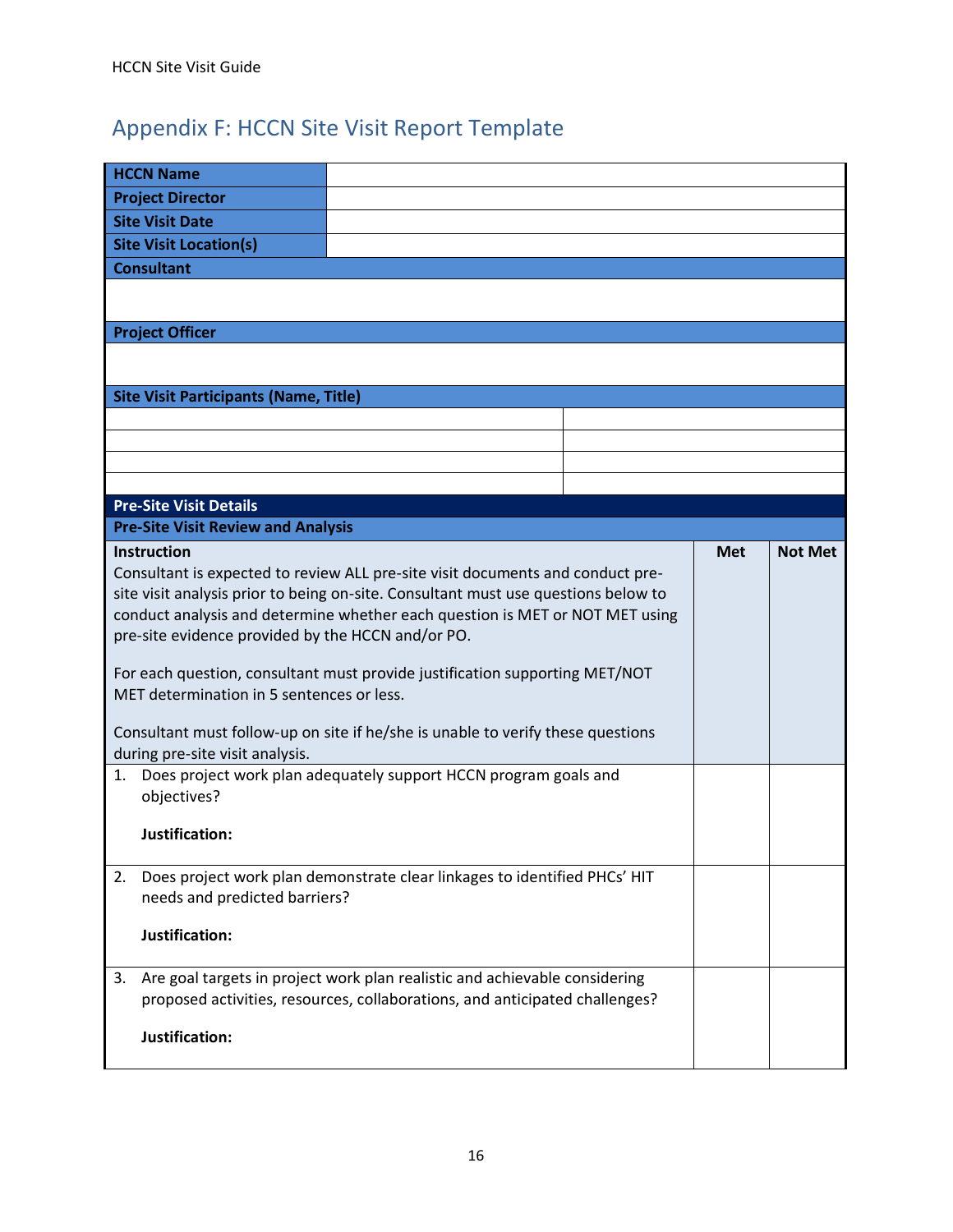|    | <b>Pre-Site Visit Details</b>                                                                      |            |                |
|----|----------------------------------------------------------------------------------------------------|------------|----------------|
|    | <b>Pre-Site Visit Review and Analysis</b>                                                          |            |                |
|    |                                                                                                    | <b>Met</b> | <b>Not Met</b> |
| 4. | Does staffing plan adequately support implementation of activities and                             |            |                |
|    | achievement of goal targets in project work plan?                                                  |            |                |
|    |                                                                                                    |            |                |
|    | Justification:                                                                                     |            |                |
| 5. | Is partnership and/or collaboration with PCA(s) and HITEQ evident?                                 |            |                |
|    |                                                                                                    |            |                |
|    | Justification:                                                                                     |            |                |
|    |                                                                                                    |            |                |
| 6. | Is it evident that HCCN has an appropriate governance structure, ensuring                          |            |                |
|    | that it is independent from the boards of its health center members? Is                            |            |                |
|    | governing board's role in monitoring the program clearly delineated?                               |            |                |
|    | Justification:                                                                                     |            |                |
|    |                                                                                                    |            |                |
| 7. | Is the budget and scope of contracts and/or agreements reasonable in                               |            |                |
|    | relation to the HCCN's planned activities for the budget period?                                   |            |                |
|    |                                                                                                    |            |                |
|    | Justification:                                                                                     |            |                |
|    |                                                                                                    |            |                |
|    | <b>On-Site Details</b>                                                                             |            |                |
|    | Project Background (provide background of organization and activities conducted during site visit) |            |                |
|    |                                                                                                    |            |                |
|    |                                                                                                    |            |                |
|    |                                                                                                    |            |                |
|    | <b>On-Site Activities</b>                                                                          | <b>Met</b> | <b>Not Met</b> |
| 1. | Meet with HCCN leadership, staff, and board members to discuss HCCN's                              |            |                |
|    | mission, strategic direction, and progress toward meeting program goals and                        |            |                |
|    | objectives.                                                                                        |            |                |
|    | Discuss successes, challenges, and lessons learned and identify areas of need                      |            |                |
|    | that will support advancement of HIT at participating health centers (PHCs).                       |            |                |
| 3. | Observe demonstrations of HIT tools, resources, services, and solutions                            |            |                |
|    | provided by HCCN.                                                                                  |            |                |
| 4. | Visit PHC(s) to gain insight on impact the HCCN has had on member                                  |            |                |
|    | organizations.                                                                                     |            |                |
| 5. | Identify innovative and promising HIT practices that resulted in improved                          |            |                |
|    | quality of care and/or patient outcomes.                                                           |            |                |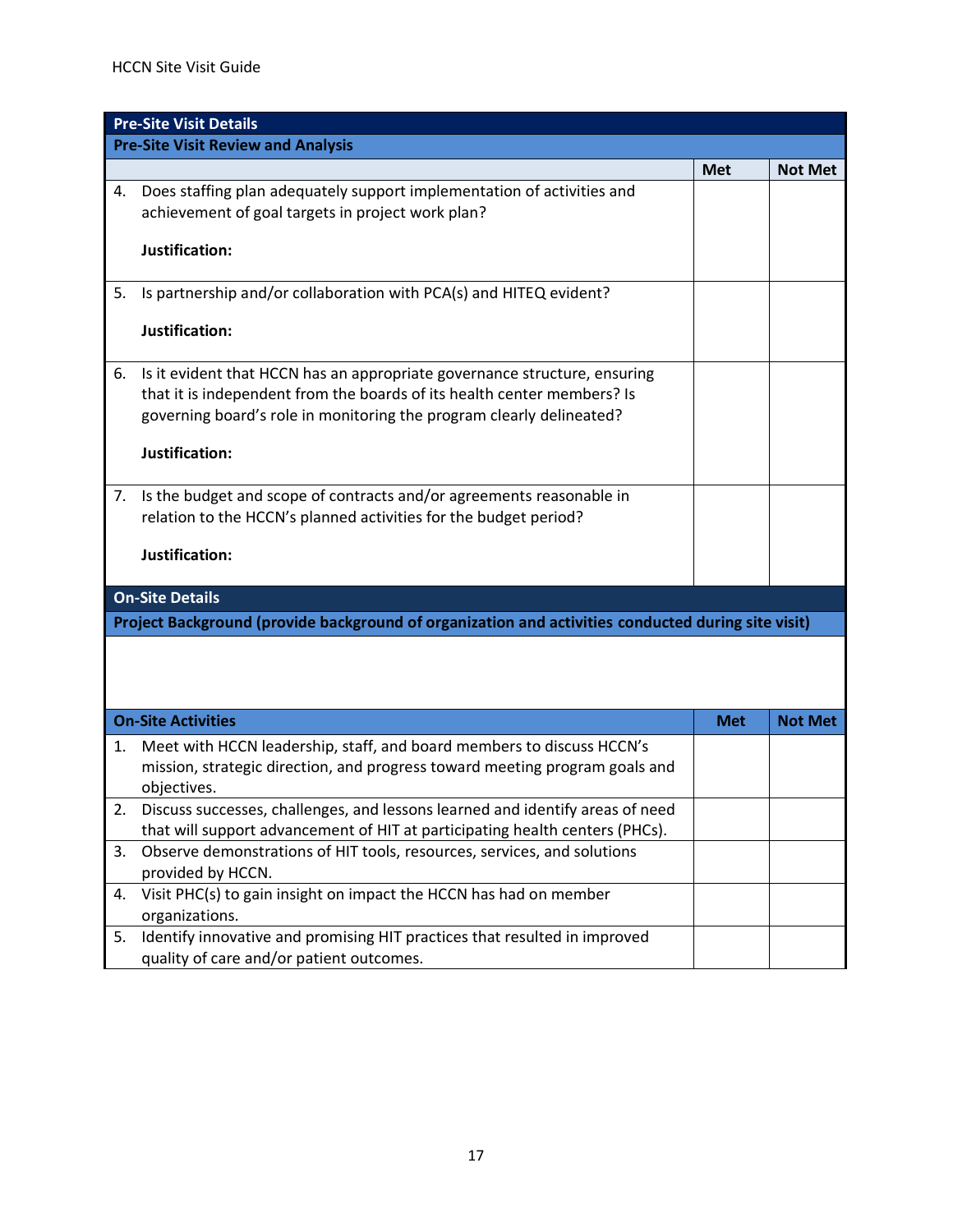#### **Grantee Progress on Program Goals and Objectives**

**Instruction**

Consultant should provide detailed findings on HCCN's progress in meeting program goals and objectives. Both pre-site visit analysis and on-site activities should inform the findings.

#### **Goal A: Enhance Patient and Provider Experience**

**Objective A1: Patient Access** - Increase the percentage of PHCs using health IT to facilitate patients' access to their personal health information (e.g., patient history, test results, shared electronic care plans, self-management tools).

**Response:** 

**Objective A2: Patient Engagement -** Increase the percentage of PHCs improving patient engagement with their health care team by advancing health IT and training (e.g. patient use of remote monitoring devices, better medication adherence with text reminders).

**Response:** 

**Objective A3: Provider Burden -** Increase the percentage of PHCs that improve health IT usability to minimize provider burden (e.g., align EHRs with clinical workflows, improve structured data capture in and/or outside of EHRs).

**Response:** 

**Goal B: Advance Interoperability** 

**Objective B1: Data Protection -** Increase the percentage of PHCs that have completed a security risk analysis and have a breach mitigation and response plan.

**Response:** 

**Objective B2: Health Information Exchange -** Increase the percentage of PHCs that leverage HIE to meet Health Level Seven International (HL7) standard or national standards as specified in the ONC Interoperability Standards Advisory and share information securely with other key providers and health systems.

**Response:**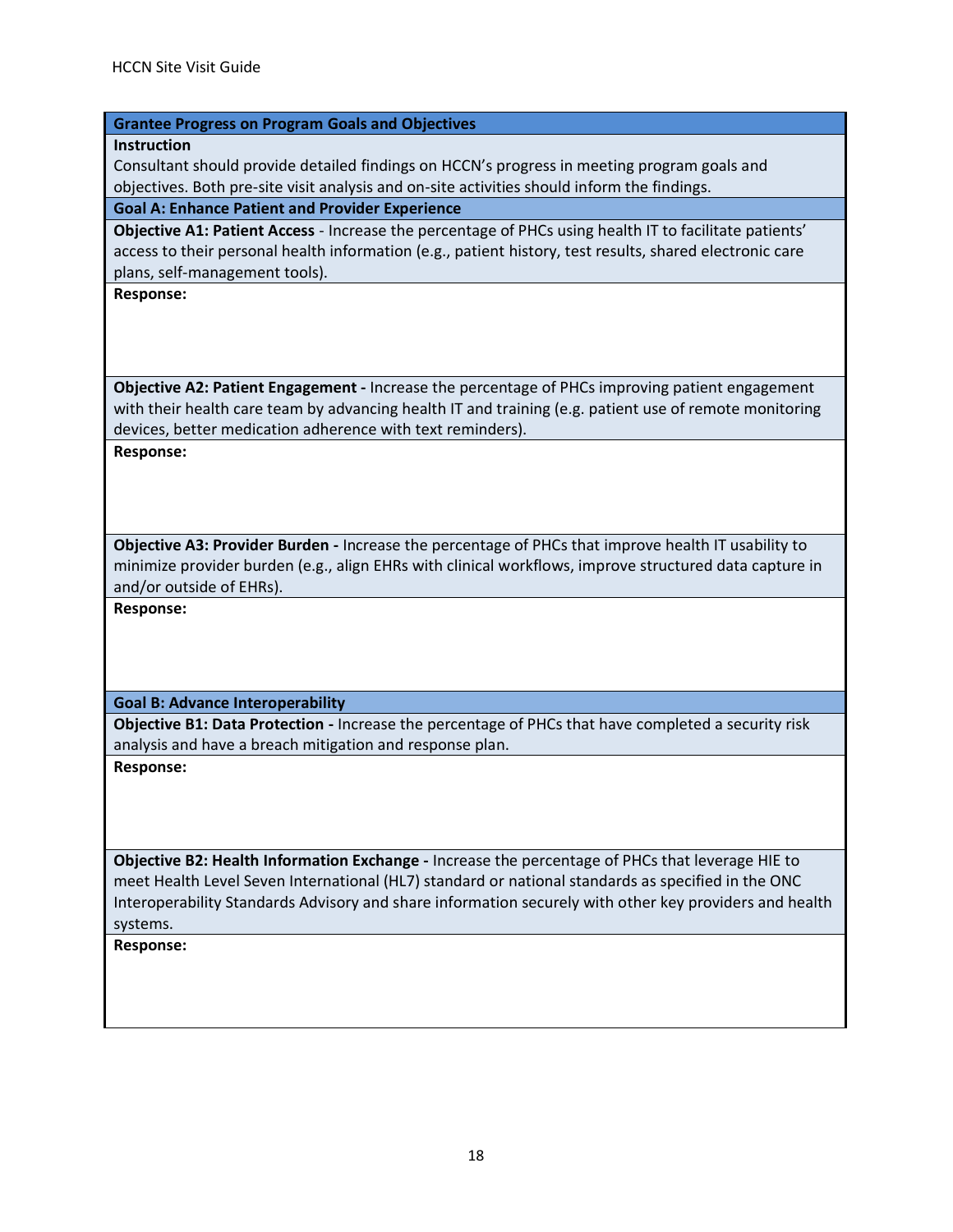#### **Goal B: Advance Interoperability**

**Objective B3: Data Integration -** Increase the percentage of PHCs that consolidate clinical data with data from multiple clinical and non-clinical sources across the health care continuum (e.g., specialty providers, departments of health, care coordinators, social service/housing organizations) to optimize care coordination and workflows.

**Response:**

**Goal C: Use Data to Enhance Value** 

**Objective C1: Data Analysis -** Increase the percentage of PHCs that improve capacity for data standardization, management, and analysis to support value-based care activities (e.g., improve clinical quality, achieve efficiencies, and reduce costs).

**Response:** 

**Objective C2: Social Risk Factor Intervention -** Increase the percentage of PHCs that use both aggregate and patient-level data on social risk factors to support coordinated, effective interventions. **Response:** 

**Objective C3: Applicant Choice -** Applicants will develop an objective and outcome measure to address an emerging issue based on the needs of the PHCs in their network (e.g., addressing substance use disorder, improving interoperability with Prescription Drug Monitoring Programs, utilizing telemedicine to improve access, participating in precision medicine initiatives).

**Response:**

**Challenges, Barriers, and Lessons Learned** 

**Innovations and/or Promising Practices<sup>1</sup>**

<sup>1</sup> Consultant should refer to **[Appendix E in HCCN Site Visit Guide](#page-14-1)** for instruction on collecting and documenting promising practices.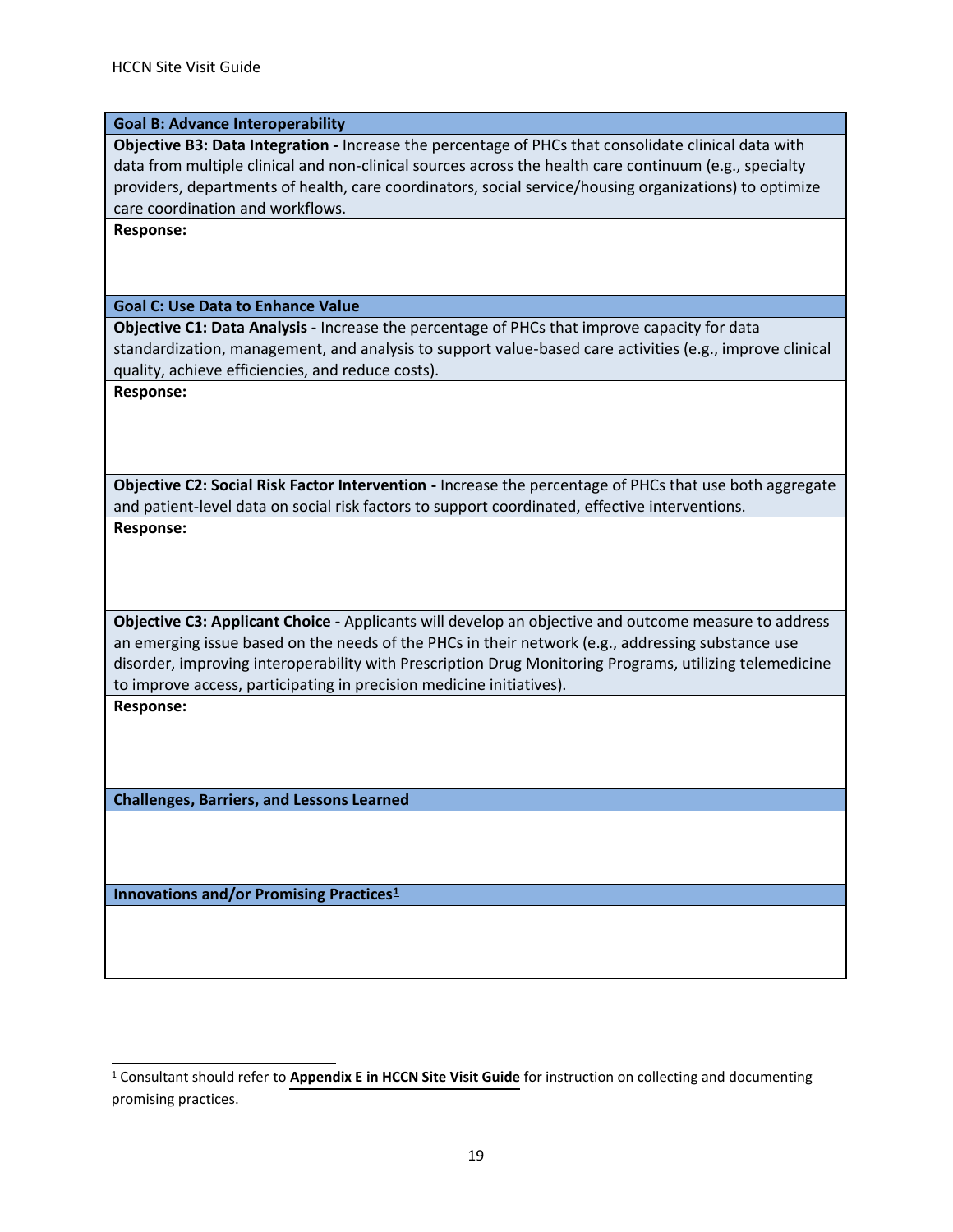|                           | <b>Additional On-Site Findings</b>                                                                |  |  |  |
|---------------------------|---------------------------------------------------------------------------------------------------|--|--|--|
| <b>Program Management</b> |                                                                                                   |  |  |  |
| <b>Instruction</b>        |                                                                                                   |  |  |  |
|                           | In addition to grant progress, consultant must use questions below to document findings on HCCN's |  |  |  |
|                           | program management, governance and financial/budget management.                                   |  |  |  |
|                           | 1. What resources and capabilities does HCCN possess (HIT expertise, organizational               |  |  |  |
|                           | structure/staffing, contracts and agreements, and financial management and control) to adequately |  |  |  |
|                           | support work plan activities?                                                                     |  |  |  |
|                           |                                                                                                   |  |  |  |
|                           | Response:                                                                                         |  |  |  |
|                           |                                                                                                   |  |  |  |
| 2.                        | How does HCCN engage each PHC in all activities?                                                  |  |  |  |
|                           |                                                                                                   |  |  |  |
|                           | Response:                                                                                         |  |  |  |
|                           |                                                                                                   |  |  |  |
| 3.                        | How does HCCN collect data (qualitative and quantitative) to monitor progress, measure outcomes,  |  |  |  |
|                           | and improve activities in project work plan?                                                      |  |  |  |
|                           | <b>Response:</b>                                                                                  |  |  |  |
|                           |                                                                                                   |  |  |  |
|                           | <b>Network Governance</b>                                                                         |  |  |  |
| 1.                        | Describe the HCCN's governance structure and explain the governing board's role in monitoring the |  |  |  |
|                           | project.                                                                                          |  |  |  |
|                           |                                                                                                   |  |  |  |
|                           | <b>Response:</b>                                                                                  |  |  |  |
|                           |                                                                                                   |  |  |  |
| 2.                        | Describe the role that PHCs and other key stakeholders have in project oversight and HCCN's       |  |  |  |
|                           | governance?                                                                                       |  |  |  |
|                           |                                                                                                   |  |  |  |
|                           | <b>Response:</b>                                                                                  |  |  |  |
|                           |                                                                                                   |  |  |  |
| 3.                        | Explain how HCCN's governing board's policies and procedures are appropriate to govern the        |  |  |  |
|                           | organization.                                                                                     |  |  |  |
|                           | <b>Response:</b>                                                                                  |  |  |  |
|                           |                                                                                                   |  |  |  |
|                           | <b>Recommendations and Action Items</b>                                                           |  |  |  |
|                           | <b>Recommendations</b>                                                                            |  |  |  |
|                           |                                                                                                   |  |  |  |
|                           |                                                                                                   |  |  |  |
|                           |                                                                                                   |  |  |  |
|                           | <b>Action Items</b><br><b>Responsible Party</b>                                                   |  |  |  |
|                           |                                                                                                   |  |  |  |
|                           |                                                                                                   |  |  |  |
|                           |                                                                                                   |  |  |  |
|                           |                                                                                                   |  |  |  |
|                           |                                                                                                   |  |  |  |